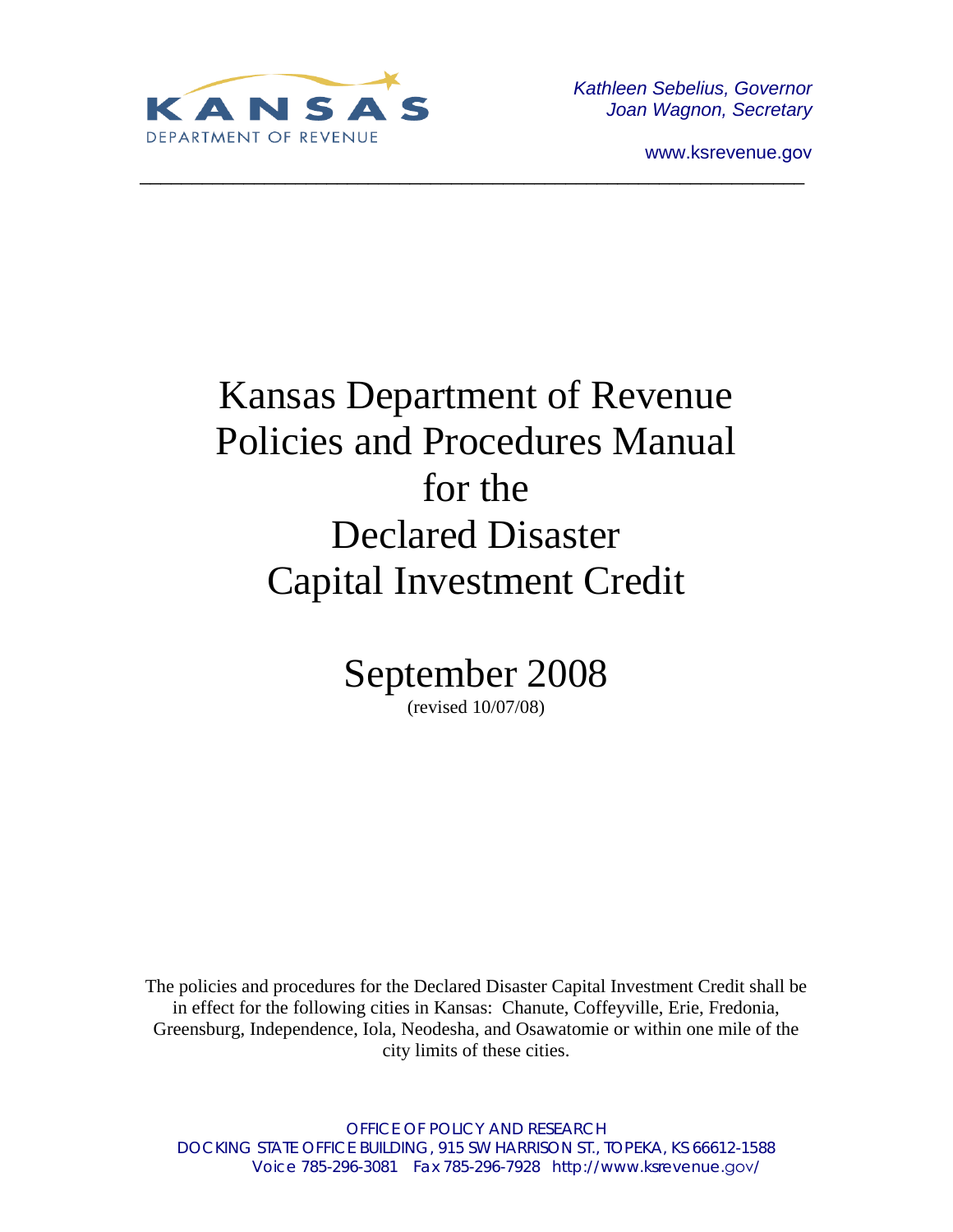The Declared Disaster Capital Investment tax credit program has been established for the purpose of assisting businesses in specific declared disaster areas. This program shall provide an investment credit for any business that constructs, equips, reconstructs, maintains, repairs, enlarges, or furnishes a business facility located in the city of Chanute, Coffeyville, Erie, Fredonia, Greensburg, Independence, Iola, Neodesha, or Osawatomie Kansas, or within one mile of the city limits of any such cities as long as the business is located in Kansas.

# **INVESTMENT CREDIT QUALIFICATIONS**

To the extent funding is available, the secretary of revenue may award an investment tax credit of up to 10% of the qualifying investment made to construct, equip, reconstruct, maintain, repair, enlarge and/or furnish a business facility.

- The business facility must be located in the city of Chanute, Coffeyville, Erie, Fredonia, Greensburg, Independence, Iola, Neodesha, or Osawatomie, Kansas or within one mile of the city limits of any such city.
- The facility must be located in Kansas.
- The investment must be made within three years of the date of the occurrence of the major disaster declaration DR 1699 or DR 1711.
- For qualifying businesses located in Chanute, Coffeyville, Erie, Fredonia, Independence, Iola, Neodesha, or Osawatomie, or within one mile of the city limits of these cities, investment must be made between June 26, 2007 and June 26, 2010.
- For qualifying businesses located in Greensburg, or within one mile of the city limits of this city, investment must be made between May 4, 2007 and May 4, 2010.

#### **INVESTMENT CREDIT AMOUNT**

The investment tax credit is up to 10% of the capital investment made in the business facility and is limited to \$100,000.

#### **LIMITATION OF CREDIT**

The credit is limited to the taxpayer's tax liability.

The amount of credit which exceeds the tax liability in any one taxable year may be carried forward in the next succeeding year or years until the total amount of credit has been deducted from the tax liability, except that no credit shall be carried forward for deduction after the 10th taxable year succeeding the taxable year in which the qualified investment was made.

Businesses that have received or will receive investment assistance through the Southeast Kansas Business Restoration Assistance Program or the Kiowa County Business Restoration Assistance Program may not qualify for a declared disaster capital investment credit on the same investment that the investment assistance is based on under the Southeast Kansas Business Restoration Assistance Program or the Kiowa County Business Restoration Assistance Program. Any questions regarding these assistance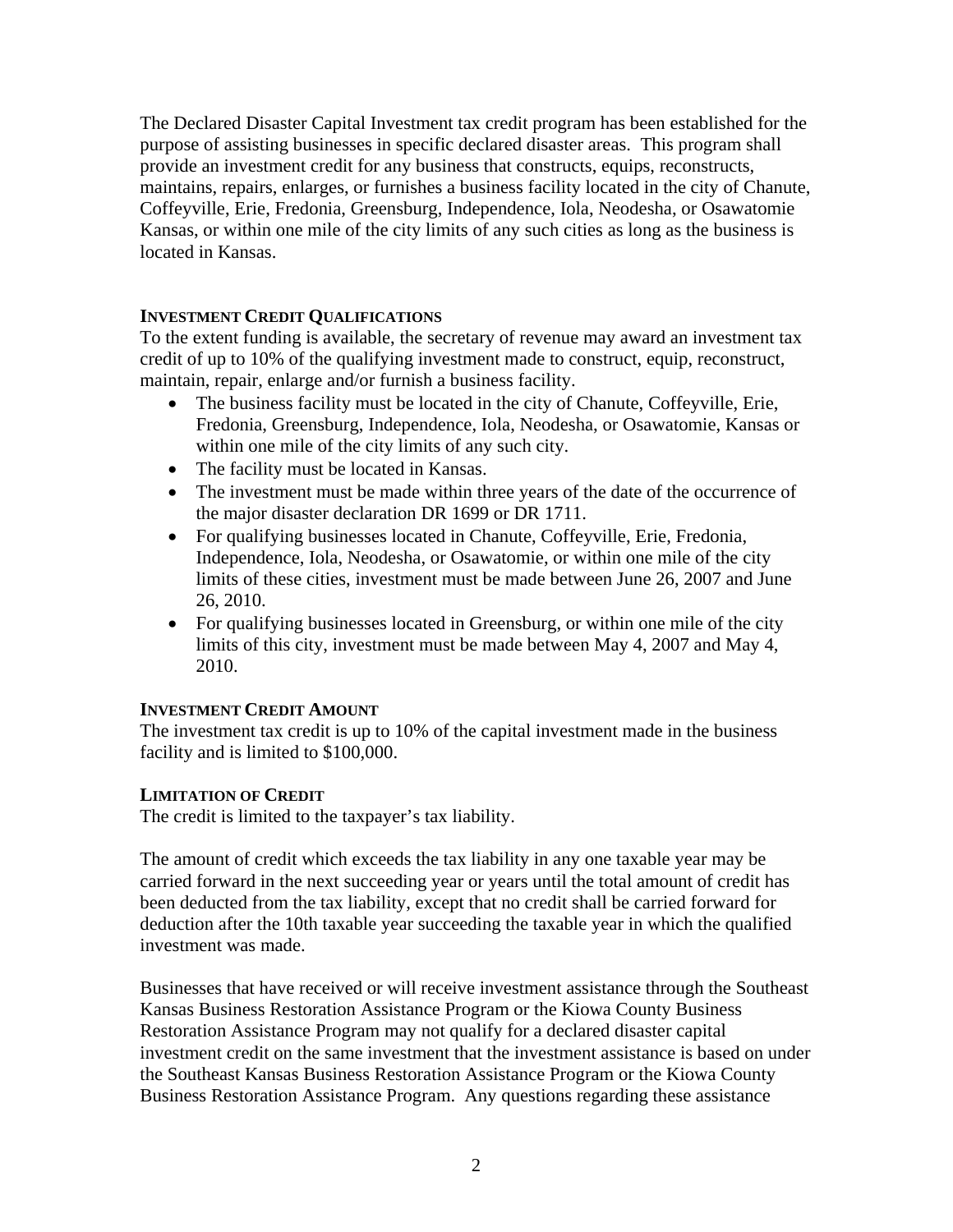programs or whether your business has previously qualified may be directed to Kathleen Smith through e-mail, [kathleen\\_smith@kdor.state.ks.us](mailto:kathleen_smith@kdor.state.ks.us) or by phone (785) 296-3070.

A taxpayer claiming an investment credit under this program may not claim any other tax credit for the same investment.

The total amount of credits or refunds allowed under this program shall not exceed \$5,000,000 for any fiscal year.

## **REFUND ELECTION**

A taxpayer may elect to receive a refundable tax credit in lieu of the nonrefundable tax credit. Should the taxpayer make the refund election, the taxpayer will receive 50% of the tax credit. The remaining portion of the tax credit shall be lost. The refund will first be allowed against the tax liability of the taxpayer in the taxable year in which the qualified investment was made. The amount of credit that exceeds the tax liability shall then be refunded to the taxpayer.

## **PROCEDURES TO APPLY FOR THE CREDIT**

Qualifying businesses must apply for the investment tax credit by completing an application located at https://www.kdor.org/taxcenter/secure/CreditsDefault.aspx. An application must be submitted and approved prior to the taxpayer claiming the investment tax credit. The taxpayer will need to estimate the expenditures that are proposed to be made during each time period as provided for in the application.

Applications that are submitted to the Kansas Department of Revenue by November 30, 2008 will be considered for funding initially. It is very important that applications be received within this time frame as not more than \$5,000,000 can be expended in any one fiscal year. Applications received after November 30, 2008 and before December 31, 2008 will be considered for tax credits if funding is available. Additional dates may be posted based on funding availability.

Upon review of the application, the Department of Revenue will provide a proposed investment tax credit for which the applicant is eligible. (The Kansas Legislature has set aside \$5,000,000 per fiscal year for this tax credit program. Therefore, allocations based on this cap and the number of eligible businesses applying will be made.) A letter will be mailed to the applicant indicating the proposed investment tax credit.

Once the investment is made, the applicant will certify to the Department of Revenue and document the actual amount of investment by completing Schedule K-87 and filing the schedule with the applicable income tax return, privilege tax return, or insurance premiums tax return for the tax year in which the expenditures were incurred.

#### **PROCEDURES TO CLAIM THE CREDIT**

You may download Schedule K-87 (available soon) to claim the declared disaster capital investment credit when in becomes available. This schedule must be completed and submitted with the income or privilege tax return. You may also call the Department of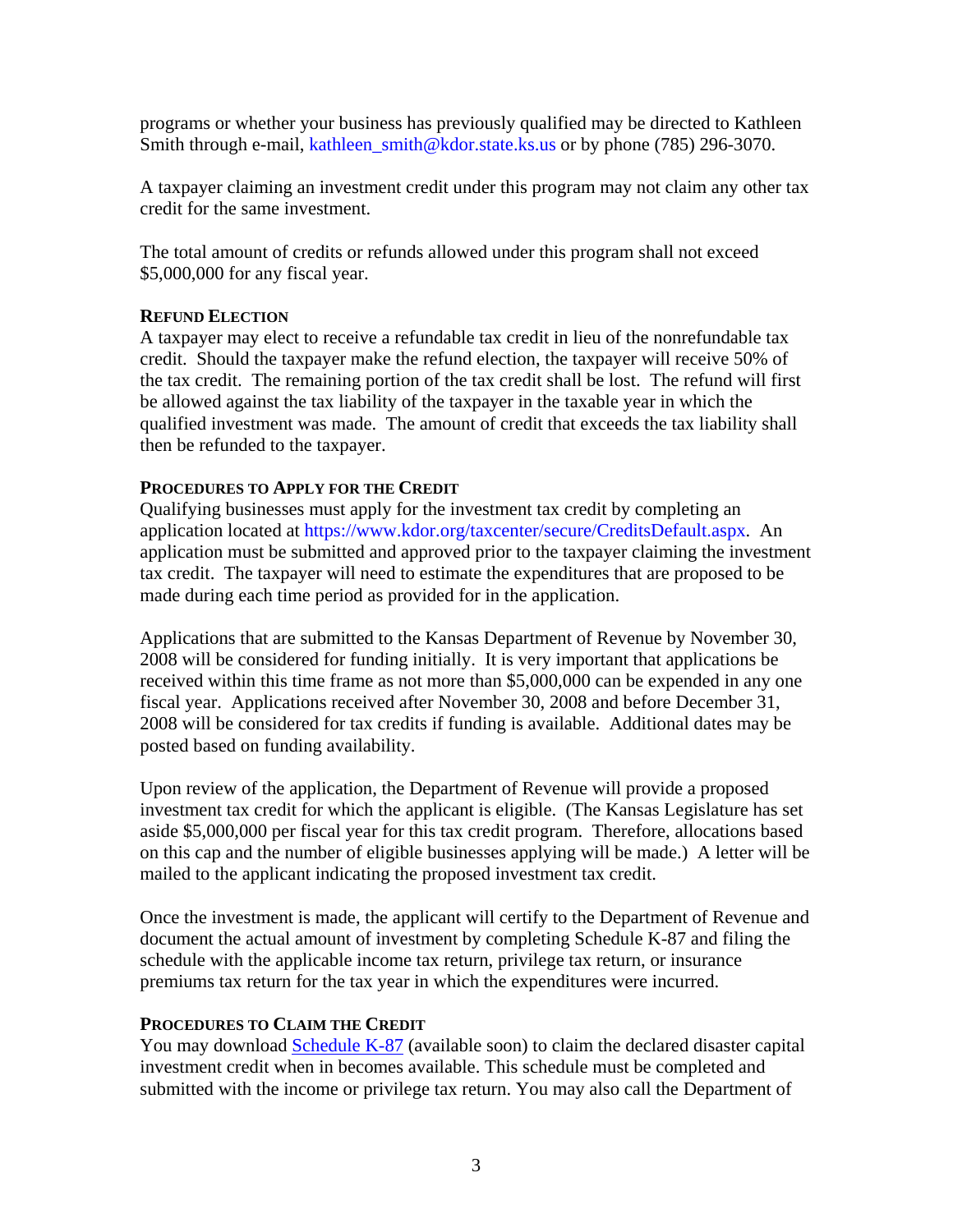Revenue voice mail system at (785) 296-4937 to request Schedule K-87. You will be asked to give your name, address, phone number and form(s) you desire. Please allow two weeks for delivery of your forms.

## **DEFINITIONS**

**Business facility** means a permanent building or structure used in business or commercial operations located in one of the affected cities or within one mile of the city limits of any such cities. It shall include any building or complex of buildings, including the land on which the facility is located and all business machinery and equipment located at or within the facility used in connection with the operation of the facility.

**Business machinery and equipment** means the tangible personal property physically located at the business facility and used in the business operations. Trade fixtures, racks, shelving, office furnishings, and computers are some examples of business machinery and equipment. It does not include any items held for sale, such as business inventory.

**Capital investment** means a qualifying investment in the construction, equipment, reconstruction, maintenance, repair, enlargement, furnishing, or remodeling of real property, and the purchase, lease, or repair of tangible personal property. Capital investment shall not include inventory or property held for sale in the ordinary course of business.

**Major disaster declaration DR 1699**- The President of the United States declared a major disaster under the authority of the Robert T Stafford Disaster Relief Emergency Assistance Act, 42 U.S.C. 5121-5206 for specific counties in the state of Kansas. You may [download additional information regarding this disaster declaration.](http://www.fema.gov/news/event.fema?id=8005)

**Major disaster declaration DR 1711**-The President of the United States declared a major disaster under the authority of the Robert T Stafford Disaster Relief Emergency Assistance Act, 42 U.S.C. 5121-5206 for specific counties in the state of Kansas. You may [download additional information regarding this disaster declaration.](http://www.fema.gov/news/event.fema?id=8325)

**Proposed investment tax credit** means the amount of investment tax credit that the Department has proposed for a specific taxpayer through the application process. The amount of the actual investment tax credit claimed on the applicable tax return(s) may not exceed the amount that was previously approved.

**Qualifying business** means a business that will or is currently providing goods or services within the city of Chanute, Coffeyville, Erie, Fredonia, Greensburg, Independence, Iola, Neodesha, or Osawatomie Kansas, or within one mile of the city limits of any such cities.

**Qualifying investment** shall mean the value of real and tangible personal property physically located at the business facility, except inventory, or property held for sale to customers in the ordinary course of the taxpayer's business, which constitutes the business facility or which is used by the taxpayer in the operation of the qualifying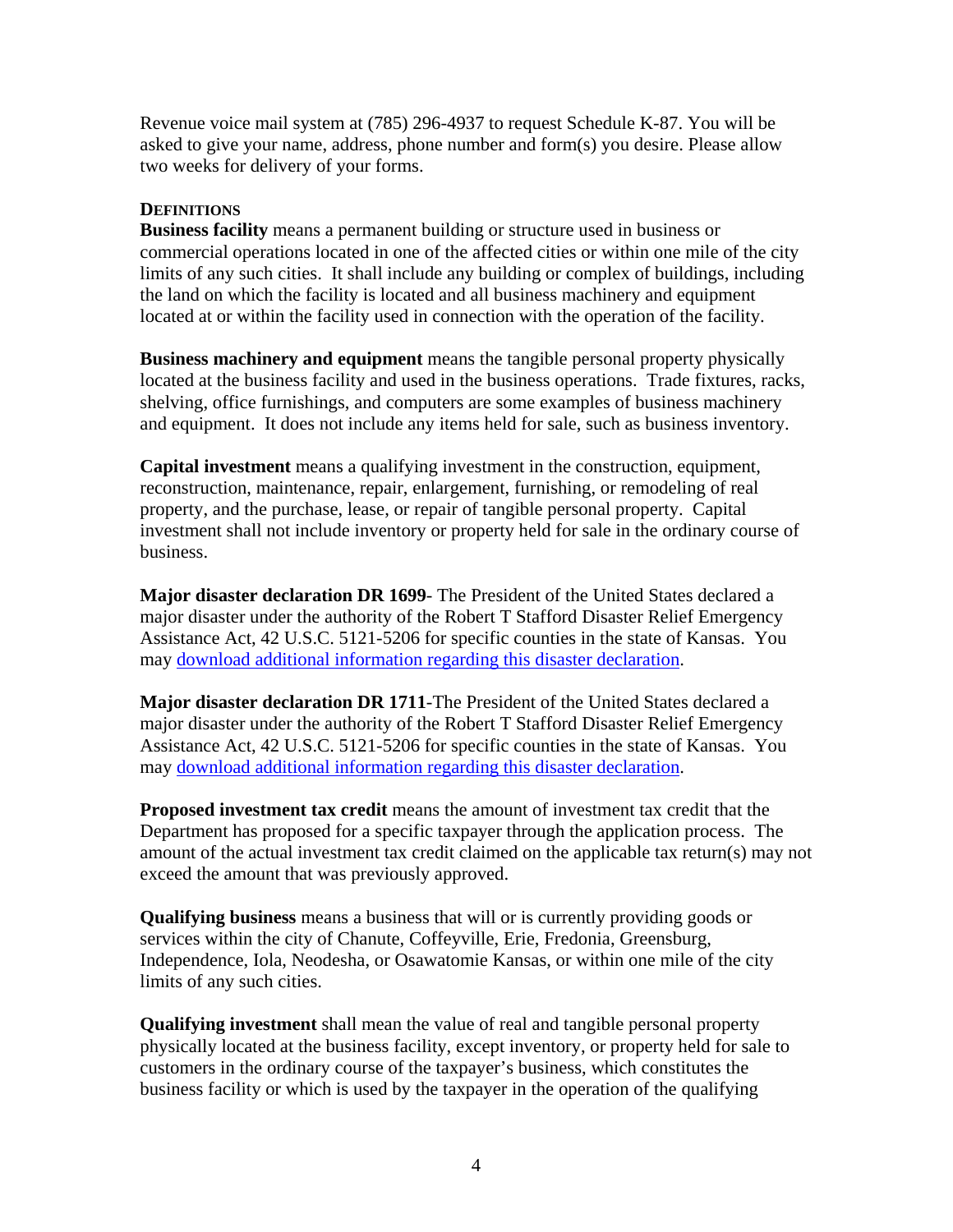business facility. Nondurable goods, such as office supplies (paper, paper clips, folders, staples) and cleaning supplies shall not be considered as qualifying investment.

If the business facility is located in Greensburg or within one mile of that city, the value of such property shall be (1) its original cost if owned by the business and purchased after May 4, 2007 and prior to May 5, 2010; or (2) actual lease payments made after May 4, 2007 and prior to May 5, 2010, if leased by the business.

If the business facility is located in Chanute, Coffeyville, Erie, Fredonia, Independence, Iola, Neodesha, or Osawatomie or within one mile of any of these cities, the value of such property shall be (1) its original cost if owned by the business and purchased after June 26, 2007 and prior to June 27, 2010; or (2) actual lease payments made after June 26, 2007 and prior to June 27, 2010, if leased by the business.

Qualifying investment shall be determined by calculating the value of the investment that has been made at the taxpayer's business facility in Greensburg or within one mile of this city after May 4, 2007 and prior to May 5, 2010.

Qualifying investment shall be determined by calculating the value of the investment that has been made at the taxpayer's business facility in Chanute, Coffeyville, Erie, Fredonia, Independence, Iola, Neodesha, and Osawatomie or within one mile of any of these cities after June 26, 2007 and prior to June 27, 2010.

The investment tax credit shall be claimed in the tax year(s) in which the investment was made, except that qualifying investment made during the applicable portion of 2007 shall be claimed in tax year 2008.

For lessors or landlords that choose to construct, rebuild, or remodel a business facility which will then be leased to a qualifying business, a credit for investment made in the facility is available. For this program, the property shall be valued at its original cost in determining the investment credit to the lessor or landlord. The lease payments that are made by a lessee to rent the business facility will not be considered as qualifying investment.

Any business machinery and equipment purchased by an entity and in turn leased to a qualifying business will not be considered as qualifying investment by the entity that purchased the business machinery and equipment. Rather this purchase of business machinery and equipment and subsequent lease would be considered as inventory of the purchasing business. The leasing of the business machinery and equipment by the qualifying business shall be considered as qualifying investment for that qualifying business.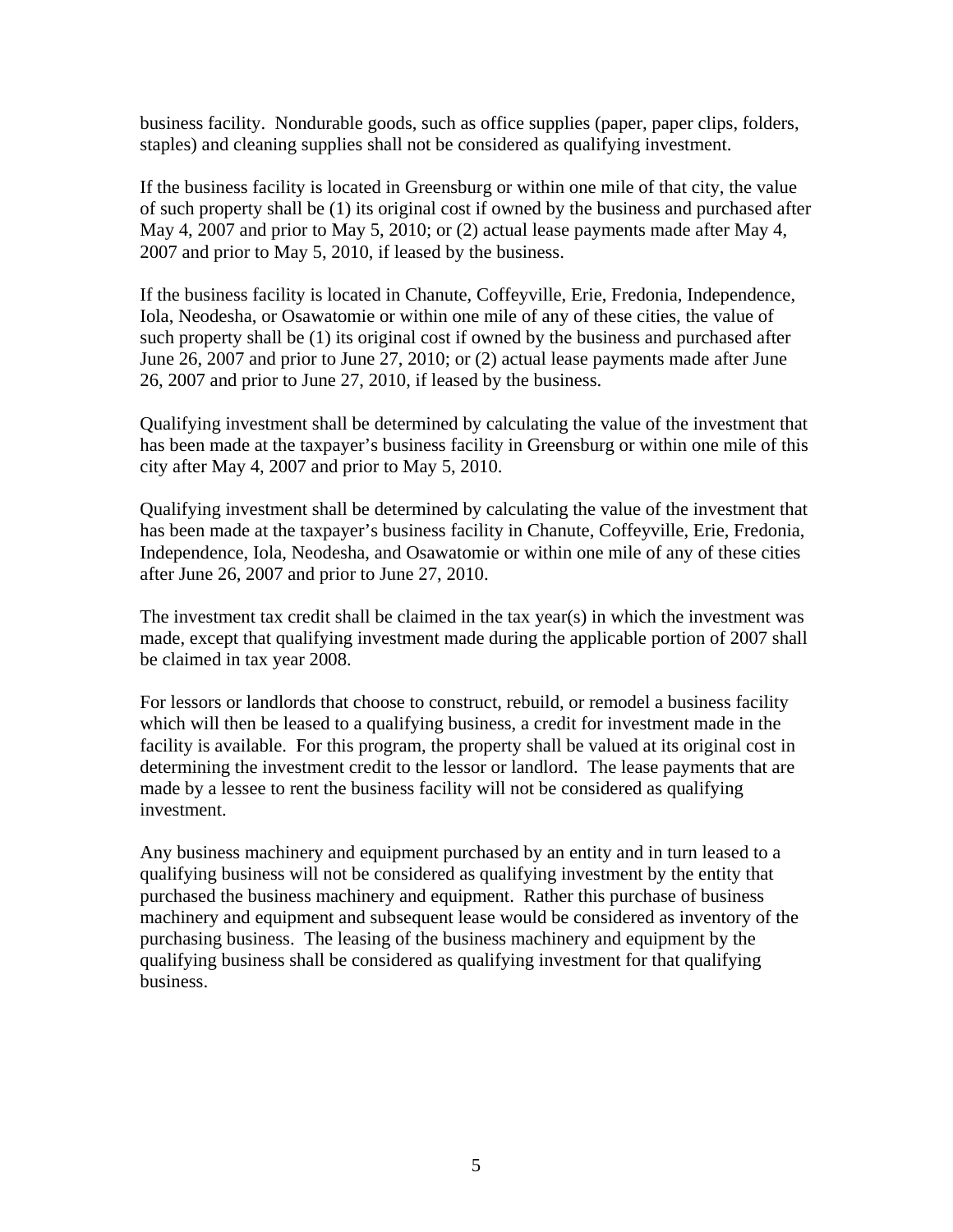#### **QUESTIONS AND ANSWERS**

**QUESTION**: If a business is made up of several partners, how does the \$100,000 credit limit per taxpayer apply?

**ANSWER:** The \$100,000 credit limit will be applied at the pass through entity level, or in this case the partnership level (i.e., the partnership maximum credit is \$100,000).

#### **QUESTION:** Does the credit apply to housing?

**ANSWER:** The credit does not apply to the construction of single family housing, or owner-occupied housing. The investment must be capital investment made in a business. It can apply to the construction of multi-family rental housing, assuming the multi-family housing is not considered property held for sale in the ordinary course of business.

**QUESTION**: Does the investment tax credit apply to motor vehicles or equipment that does not stay at the business facility?

**ANSWER:** Yes. The motor vehicle must be registered to the qualifying business and the vehicle and/or equipment must be used in the day to day operations of the business.

**QUESTION**: My business will be hiring new employees as a result of the capital investment that is being made in one of the designated cities, can I qualify for some type of tax credit based on these new employees hired?

**ANSWER:** Yes, it is possible that your business could qualify for an employee credit under the business and job development tax credit program. The employee credit will depend on what type of business you are operating and whether your business will be hiring a certain number of employees as a result of the investment made. Please refer to the business and job development credit instructions, [Schedule K-34 instructions](http://www.ksrevenue.org/pdf/forms/k-34.pdf) for additional information.

**QUESTION:** When completing the application for the declared disaster capital investment credit, I selected that my credit be refunded. Will I be held to this refund election when completing Schedule K-87 and submitting my tax return?

**ANSWER:** No, you may change that election when filing your tax return, however, once you have filed your tax return claiming the declared disaster capital investment credit the election shall be final.

**QUESTION**: My business is a pass through entity. Is the refund election made at the business entity level or at the member, partner, or shareholder level? **ANSWER:** The application will be completed at the business entity level, so the initial refund election will be made at the business entity level. The Department of Revenue will not hold the business to the refund election on the application. The final refund election will be made when the actual tax return is filed by the member, partner, or shareholder.

**QUESTION**: I understand that my business is limited to \$100,000 in credit for this program. What if my expenditures exceed \$1,000,000? Can I receive credit for those additional expenditures?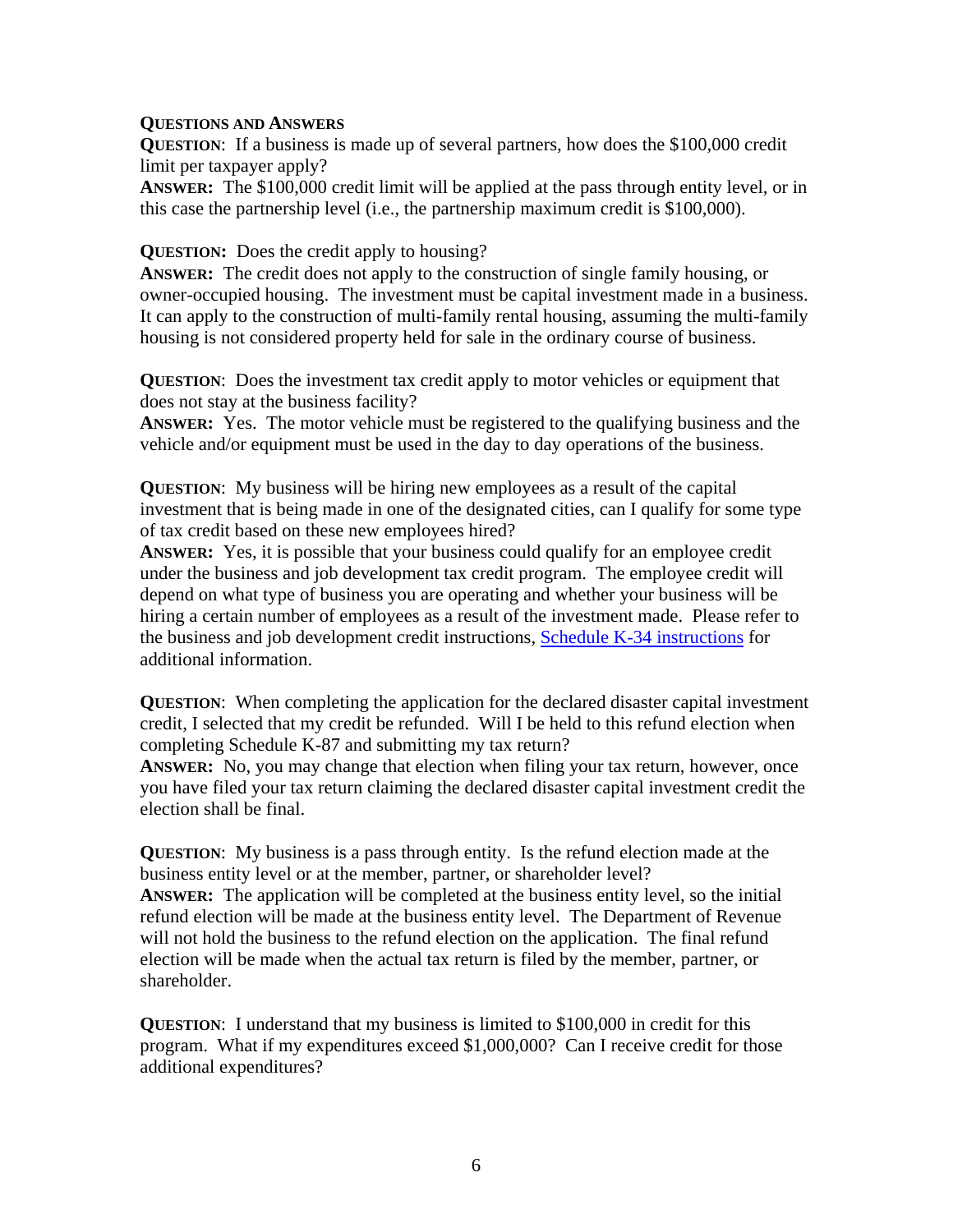**ANSWER:** It is possible that your business could qualify for other tax credit programs regarding this additional investment. [Additional information regarding the business and](http://www.ksrevenue.org/taxcredits-busjob.htm#entzoneind)  [job development credit program](http://www.ksrevenue.org/taxcredits-busjob.htm#entzoneind) and [high performance incentive program](http://www.ksrevenue.org/taxcredits-hpip.htm) can be found on our website.

**QUESTION**: What is the Kiowa County Business Restoration Assistance Program and the Southeast Kansas Business Restoration Assistance Program? **ANSWER:** The Kiowa County Business Restoration Assistance Program was established

through legislation during the 2007 legislative session. 2007 House Bill 2540 established the Kiowa County business restoration assistance program for the purpose of assisting businesses that were in operation in Kiowa County and damaged by the tornado and other severe weather in Kansas on May 4, 2007.

The Kiowa County business restoration assistance program includes:

# • **INVESTMENT ASSISTANCE**

A grant of up to 10% of qualifying investment made to rebuild or replace a business facility in Kiowa County and the business machinery and equipment of a business that has been damaged or destroyed by the tornado or other severe weather that occurred on May 4, 2007.

# • **JOB RESTORATION ASSISTANCE**

A grant of up to \$3,500 per qualifying job to a business damaged by the tornado and severe weather on May 4, 2007 that fills an employment position in Kiowa County, Kansas.

State Final Council Resolution No. 07-567 established the Southeast Kansas Business Restoration Assistance Program. This program was established for the purpose of assisting businesses with less than 50 employees that were in operation in one of the affected counties and damaged by the flooding and other severe weather in Kansas that began on June 26, 2007. The counties included in this SEK business restoration assistance program are: Allen, Anderson, Bourbon, Butler, Chautauqua, Cherokee, Coffey, Cowley, Crawford, Edwards, Elk, Franklin, Greenwood, Harper, Labette, Linn, Miami, Montgomery, Neosho, Osage, Pawnee, Wilson, and Woodson

The business restoration assistance program includes:

# • **INVESTMENT ASSISTANCE**

A grant of up to 10% of qualifying investment made to rebuild or replace a business facility within the same community in one of the affected counties and the business machinery and equipment of a business that has been damaged or destroyed by the flood or other severe weather that began on June 26, 2007.

# • **JOB RESTORATION ASSISTANCE**

A grant of up to \$3,500 per qualifying job to a business damaged by the flood and other severe weather that began on June 26, 2007 that restores an employment position within the same community in one of the affected counties.